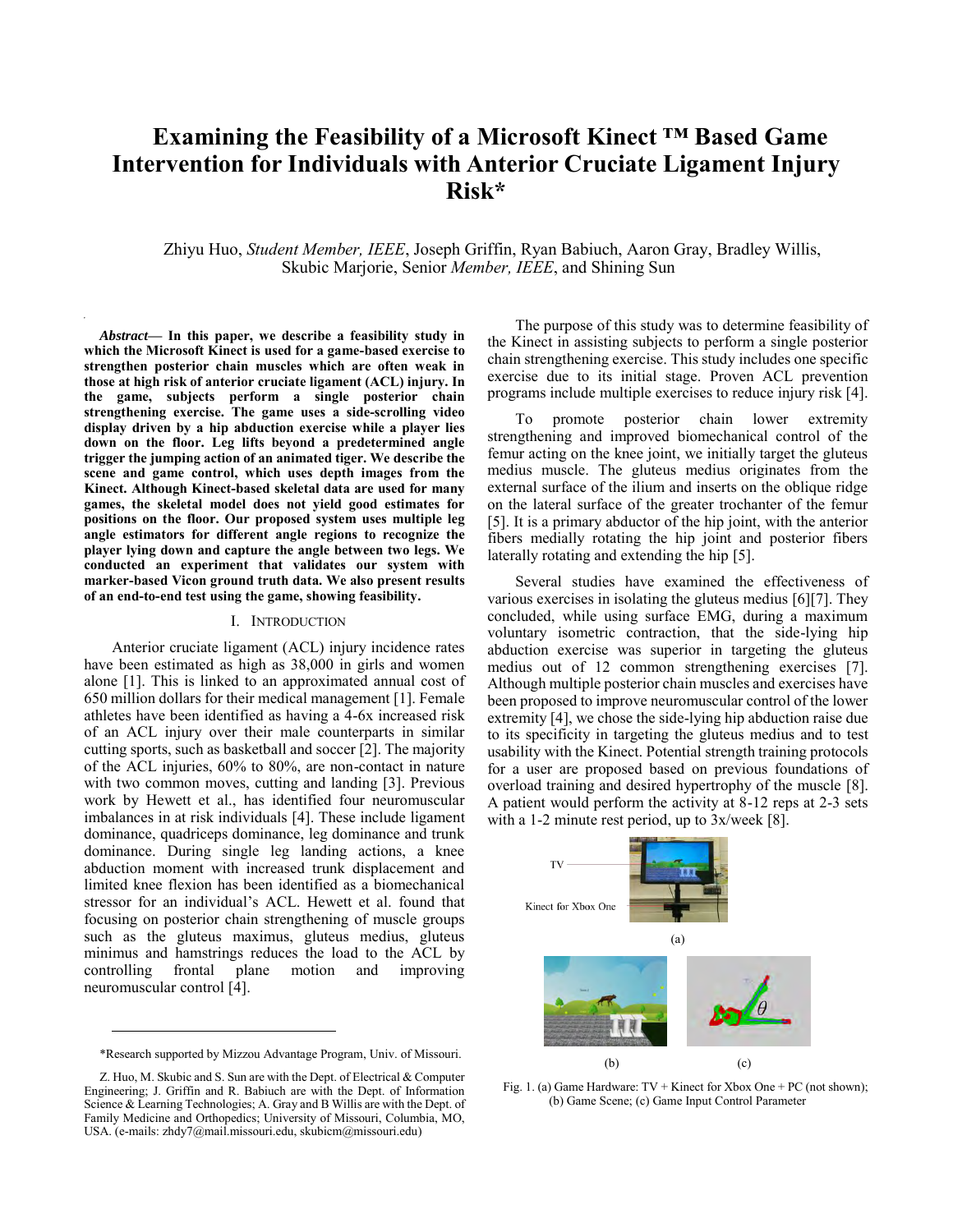In previous work, we presented a Kinect-based screening tool for detecting subjects at risk of ACL injury [\[9\].](#page-3-8) Here, we describe the "Happy Tiger" intervention, which is a Kinect-based side-scrolling video game developed in the Unity3D game engine [\[10\].](#page-3-9) The object is to progress by collecting gold coins. In the game, the player character (a tiger) keeps running forward and jumps onto column arrays to collect coins. If the player misses the columns, it falls to the ground. The jumping action is triggered by the side-lying hip abduction exercise. The Kinect is placed 1m to 1.5m above the floor and tilted down so that the floor is visible. The user lies on one side as shown in Fig. 1, at 2m to 3.5m from the Kinect. The jump is controlled by the angle *θ* between the two legs, as the user tightens muscles in the front of the top thigh to lift the leg. If the upper leg is lifted such that *θ* exceeds the threshold angle  $\theta_{th}$  ( $\theta(t) > \theta_{th}$ ,  $\theta(t-1) < \theta_{th}$ ), the tiger is triggered to jump once. We set  $\theta_{th}$  to be 30° as a default; it can be changed by the user[. Fig. 1](#page-0-0) shows the game scene. In Section II, we describe the game methodology. We present a method for estimating the leg angle in the side-lying position using the depth images, due to the limitation of using skeletal data in reclining positions. Section III includes experimental results. We conclude in Section IV.

## II. METHODOLOGY

#### *A. Framework of Game Control*

The biggest challenge in this game project is to design a fast, accurate and robust game control input system to estimate the angle between two legs when a player is performing the side-lying hip abduction exercise. The control input of a game is typically small. For example, a joystick only sends two float coordinate numbers and a key or throttle sends a single logic or numerical signal. When using the Kinect skeleton model as the control input, the data is only a structure of 25 arrays of 3D joint coordinates. Because the Kinect skeleton model is not accurate for a player lying down, in our game, the input is a 512×424 16-bit depth image stream at 30 frames per second (30 FPS). The image has 217,088 pixels in each frame. Such a large data size requires longer time and more space in processing to get the leg angle as the game control parameter. However, the game engine takes up much of the system resources, so that the time for leg angle estimation is extremely short. Moreover, to make the game work, as a game control approach, our angle estimator should not only estimate leg angle accurately but also cooperate with the game engine and trigger the jumping action during the game. The basic steps to estimate the leg angle *θ* are:

- Preprocessing: Given a raw depth image *I*, detect the ground plane *f* and extract the image of the target player *I<sup>t</sup>* from the background.
- Leg Angle Estimation: Use one of the three leg angle estimators  ${f_1, f_2, f_3}$  to get the results *θ*∈*{θ1,θ2,θ3}={f1(It),f2(It),f3(It)}*.
- Optimized Selection: From the training data, we *build* probability distributions of  $P(\theta_m|\theta)$ . Select  $\theta = \theta_m$  when  $m = \text{argmax}_{m} \{P(\theta_m|\theta)\}.$

Overall, the estimation of leg angle is a selection of the most probable observation value. We do not use Kalman filter or another data fusion approach because, for a single estimator, the performance decreases significantly when it is out of its "working region". This can lead to poor angle

estimates and false positive or false negative triggers when an estimator is not in its working region. In section *C* we will discuss three estimators and their respective regions.

## *B. Background Subtraction*

Background subtraction is done first to filter the background and extract the depth image  $I_t$  and the corresponding point cloud of the player from the raw image *I*. In this step, we first detect the floor plane. Using the method in [\[11\],](#page-3-10) we compute the corresponding camera-coordinate point  $p=\{x,y,z\}$  for each pixel of the raw image by using the calibrated intrinsic parameters and generate a point cloud. Then we detect the ground plane using the RANSAC algorithm [\[12\]](#page-3-11) on the generated point cloud. To speed up the convergence and reduce error, we manually add constraints on the input points. The points to be counted in the RANSAC will only be sampled from the game region  $G: \{x, y, z\}$ . *-1.5m<x<1.5m,0m<y<4m,z<0m}*.



<span id="page-1-0"></span>Fig. 2. Preprocessing steps: 1) Raw depth image; 2) Extract floor plane and pixels in game region; 3) Extract player and transform points to floor coordinate reference

Let  $f: \{x, y, z: ax + by + cz + d = 0\}$  denote the formula of the floor plane. Then we extract the points which are above *f* and inside *G* and transform those from camera lens reference to floor reference. Because we only allow one player in the game from the extracted points, we then track the largest point cluster and consider it as the target player. The size of a point cluster is defined by its projection on the floor plane. For efficiency, we generate a 2D binary image from the 3D point cloud [\(Fig. 2\)](#page-1-0). After getting the target player, the system discriminates the body direction. For estimating the leg angle, we only consider the condition in which the head is to the right and the feet are to the left in the camera view [\(Fig. 2\)](#page-1-0), while the player may lie on either side when doing the exercise. We build a linear logistic classifier on  $I_t$  to decide the direction. If the head is to the left in the input image, the image is horizontally flipped and the x coordinate values of the point cloud as well. This discrimination only runs once at the beginning of the game. The system uses the same direction setting for subsequent frames.

## *C. Three Leg Angle Estimators*

In order to build fast, accurate and robust game control input, we introduce three approaches for estimating leg angle. Each estimator has its own working region. The final result is a combination of these three approaches.

#### **Hough Leg Angle Estimator (HE)**

The Hough leg angle estimator (HE) uses the Hough transform metho[d \[13\]](#page-3-12) to detect the most likely angles for two legs by voting. We first compute the centroid of the player body which is used as the hip position. Assuming  $x_n$  is the x value of point *n* in all the *N* points belong to the player, the x coordinate of the body centroid is  $x_c = 1/N \sum_{n=1}^{N} x_n$ . Then we only consider the *M* points which have their x coordinate value  $X_m = \{x_m : |x_m - x_c| \le 0.05m\}$  so that we have the y and z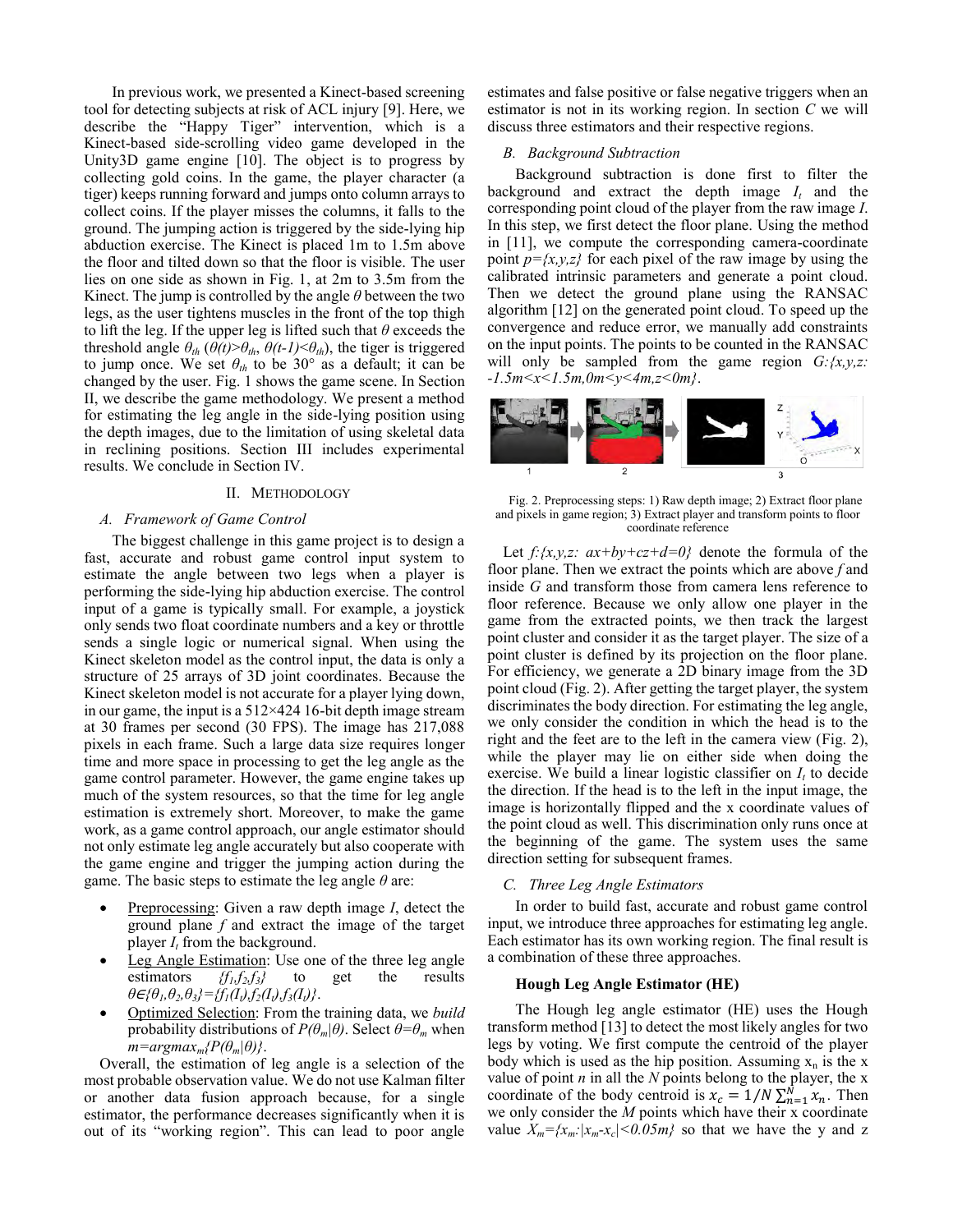coordinate values of the centroid as  $y_c = 1/M \sum_{m=1, x \in X_m}^{M} y_m$ and  $z_c = 1/M \sum_{m=1, x \in X_m}^M z_m$ . Next, we extract a point set  $P_b = \{p_b x_{Pb} < z_c\}$  which are the points of the lower body. In the voting step, we set the angle values from  $-90^\circ$  to  $+90^\circ$ . The angle  $\alpha_p$  and weight  $w_p$  for a point  $p_b$  vote is given by:  $\alpha_p = \tan^{-1}(z_{p_b} - z_c/x_{p_b} - x_c)$  and  $w_p = d((x_{pb}, z_{pb}), (x_c, z_c))$ where  $d(p,q)$  is the Euclidean distance between points *p* and *q*. The weight of each angle is the accumulation of weights from points. [Fig. 3\(](#page-2-0)a) shows the result of HE and the weights histogram after voting. Then we detect the highest two cones and extract their centroids as angles of each leg with respect to a horizontal line through the centroid. The leg angle is the difference between these two angles.

## **Body-End Leg Angle Estimator (BE)**

In the body-end leg angle estimator (BE), we estimate leg angle by detecting the two ends of the lower body, i.e., the player's feet, and using the body centroid to get the leg angle. Several methods have been tested for detecting the feet; we ultimately chose an iterative approach to search for the end of a human body on the binary image. Starting from the body center  $i_c = (u_c, v_c)$ , two 3×3 patches  $W_{up}$  and  $W_{down}$  are directed using two potential matrices *Mup, Mdown* to detect the upper and lower feet.

$$
M_{up} = \begin{matrix} 8 & 5 & 3 & 5 & 4 & 1 \\ 7 & 0 & 2, M_{down} = 7 & 0 & 2 \\ 6 & 4 & 1 & 8 & 6 & 3 \end{matrix}
$$

Let  $i_x(t)$  denote the pixel of the current center point of a patch  $W_x^{i_X(t+1)}$  The next step patch center  $i_X(t+1)$  is selected from the eight neighbors of  $i_x(t)$  by using  $M_x$ . The weight of selecting a neighbor is:

$$
i_x(t+1) = \prod W_x^{i_x(t+1)} M_x(i_x(t+1) - i_x(t)). \quad (1)
$$

We move the patch to the pixel with the highest weight. A potential matrix  $M_x$  keeps the patch moving inside the white pixels of  $I_t$  and drives it towards the  $x$  direction of the body end. The iteration stops when *d(i(t'),i(t'-φ))<β*. Here *d*  is the Euclidean distance between two pixels, *φ=10* and *β=1* which means that the iterations stop when the patch cannot move further [\(Fig. 3\(](#page-2-0)b)). Assuming  $p_{i(t)} = (x_{i(t)}, y_{i(t)}, z_{i(t)})$  is the point of the end patch center pixel *i(t)*, the leg angle of the corresponding end detected is:

$$
\theta_x = \tan^{-1} \frac{z_{i(t')}-z_c}{x_{i(t')}-x_c} \tag{2}
$$

Then the leg angle is  $\theta_{BE} = \theta_{up} - \theta_{down}$ .

## **LBP-Foot Leg Angle Estimator (LE)**

We estimate the leg angle by detecting each foot in the LBP-Foot leg angle estimator (LE). Local-binary-patterns (LBP) offer an approach for generating features very quickly and are often used for classification in computer vision [\[14\].](#page-3-13)  Here, we generate LBP features over a  $32\times32$  patch on the binary image *I<sup>t</sup>* . We train a foot detector using 100 patches which are randomly chosen from a 20s Kinect video of the hip abduction exercise. When running the detection, we use the  $32 \times 32$  foot detector to scan the body image  $I_t$  through the region  $R_s/u \leq u_c$ ,  $v \leq v_c$ *}* by a step length of 4 by 4. Then we select two patches which have the highest response as the upper foot and the lower foot (Fig.  $3(c)$ ). The overlapping

patches are removed from the result and the final results are the raised foot and the foot on the floor. To locate foot position, we compute the mean of the point coordinates for all the white pixels in a patch as  $p_{\text{feet}} = \{x_{\text{feet}}$ , $y_{\text{feet}}$ , $z_{\text{feet}}\} = \{mean(X_{\text{white}})$ , mean( $Y_{\text{white}}$ ), mean( $Z_{\text{white}}$ )}. Then the leg angle is:

$$
\theta_{LE} = \tan^{-1} \frac{z_{feet}^{up} - z_c}{x_{feet}^{up} - x_c} - \tan^{-1} \frac{z_{feet}^{down} - z_c}{x_{feet}^{down} - x_c}
$$
(3)

−

## *D. Final Leg Angle Estimate*

During testing each angle estimator, we observe that the deviation of an estimator can stay very small inside a region and increase very fast when the leg angle moves out of this region. Fortunately, the combined "working region" of the three estimators covers the entire angle space from 0° to 90° so that there is at least one estimator that works well throughout this range. Therefore, we draw the distributions of leg angle as  ${P(\theta_{HD}|\theta), P(\theta_{BD}|\theta), P(\theta_{FD}|\theta)}$  for each estimator on different angles. The predicted angle  $\theta(t)$  at time *t* is:

$$
\theta(t) = \theta_x(t) = argmax_{x \in \{HD, BD, FD\}} \{P(\theta_x(t)|\theta)\} \tag{4}
$$

In our program, we let  $P(\theta_X|\theta) \approx P(\theta_X|\theta_\mu)$  because we do not know  $P(\theta_X|\theta)$  so that at time *t* we use  $\theta_\mu(t) = \theta(t-1) + \theta(t-1)$  $(\theta(t-1)-\theta(t-2))$  which yields a good estimation of the real leg angle.



<span id="page-2-0"></span>Fig. 3 (a) Hough leg angle estimator (HE); (b) Body-end leg angle estimator (BE); (c) LBP-Foot leg angle estimator (LE)

#### III. FEASIBILITY STUDY

As a precursor to a human subjects experiment with athletes, a feasibility study was conducted to assess the leg angle estimation and to investigate the leg angle as a control mechanism in the game. To test the leg angle estimation, six athletes performed 18 to 24 leg lifts, yielding a total of 132 lifts following Institutional Review Board. We used a marker-based Vicon system to capture the ground truth of the leg angle. To collect Vicon data, we attached four markers to subjects. Two of them were placed at the anterior aspect of the ankles; the other two were placed at the anterior hip. The four markers draw the shape of two legs on each person. The Kinect data and Vicon data were recorded simultaneously during the test. Because the Vicon system captures data at a much higher frequency than the Kinect, we sample the Vicon data at the Kinect capture moment to better compare with the Kinect data. To evaluate the system, we logged the leg angle result obtained separately by each estimator and the angle captured by the combined estimation. Table I shows the results of the Kinect against the Vicon reference angles.

TABLE I. Performance of Kinect against Vicon

|                                    | <b>HD</b>     | <b>BD</b>     | FD            | Combined       |
|------------------------------------|---------------|---------------|---------------|----------------|
| $Error([0, 90])$ (deg)             | $6.1\pm3.1$   | $6.5 \pm 4.7$ | $6.9 \pm 5.6$ | $5.5 \pm 3.62$ |
| <b>Working Region</b><br>(WR)(deg) | [0, 20]       | [20, 45]      | [45, 90]      | [0, 90]        |
| Error (WR) (deg)                   | $7.2 \pm 2.8$ | $5.7 + 4.2$   | $3.0\pm2.4$   | N/A            |